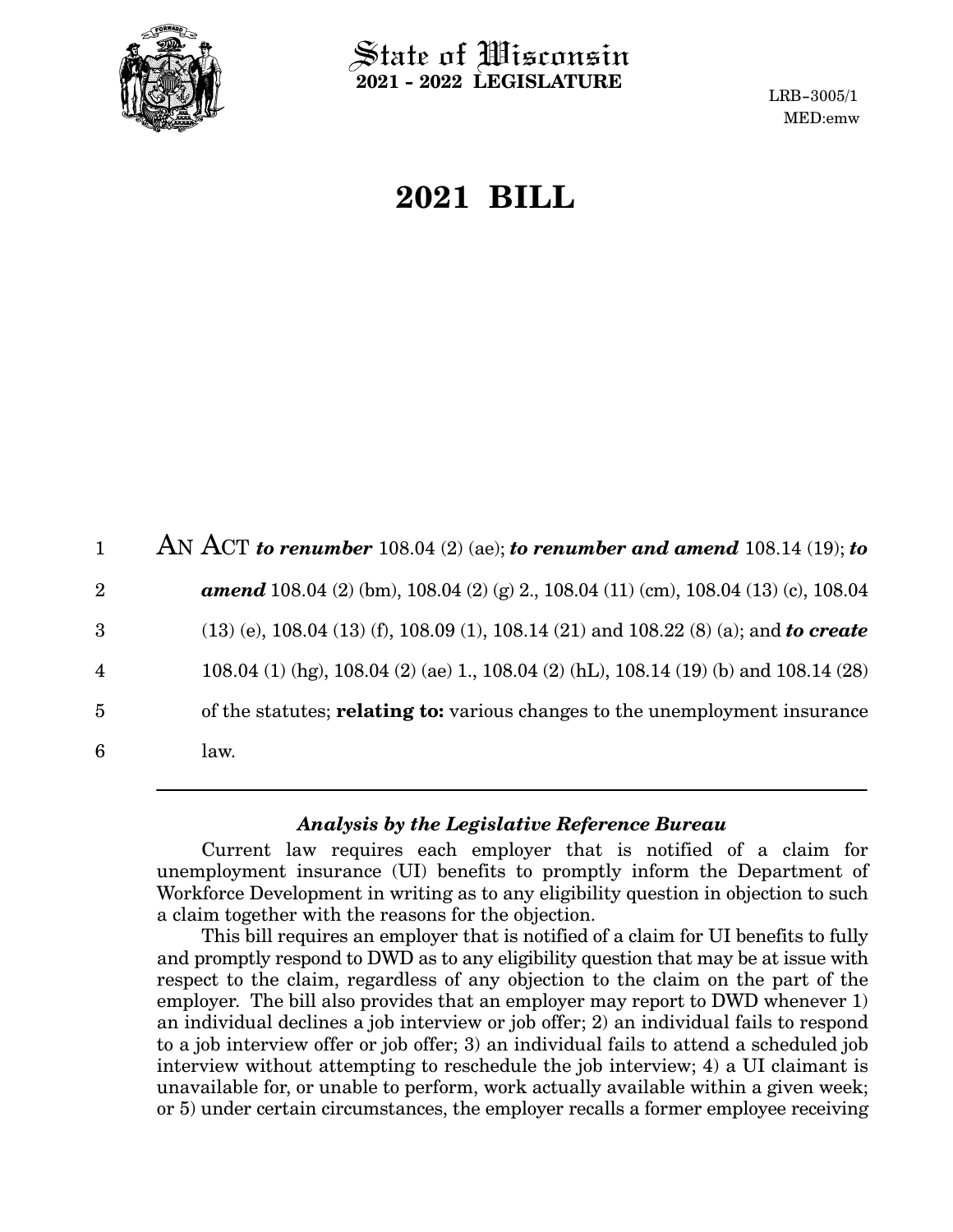#### **BILL**

UI benefits who fails to return to work. The bill requires DWD to consider these reports in determining claimants' attachment to the labor market. The bill also provides that a UI claimant is not considered to have conducted a reasonable search for suitable work in a given week, and is therefore ineligible for benefits for that week, if the claimant had one or more credible reports without good cause of declining a job interview, failing to respond to a job interview offer, or failing to attend a job interview in that week. The bill, however, provides that the first such credible report is to be disregarded and allows subsequent reports to be disregarded upon certain showings by a claimant. The bill requires DWD to investigate each such report as needed to determine its effect on claimants' eligibility for benefits. DWD must include information on reports submitted by employing units under the bill in its annual UI fraud report made to the Council on Unemployment Insurance, including actions taken by DWD in response to the reports and their effect on claimants' eligibility for benefits. In addition, the bill requires that this annual fraud report be submitted to the appropriate standing committees of the legislature.

The bill requires DWD to have in effect methods to address any circumstances in which a claimant for UI benefits fails to return to work or to accept suitable work without good cause or is unavailable for work or unable to work, including reporting methods for employers and a notice from DWD to claimants about the laws governing such circumstances.

Finally, the bill requires, instead of allows, DWD to act to recover overpayments in certain circumstances and requires overpayments to be repaid in cases where an individual makes misrepresentations to obtain benefits in the name of another person.

For further information see the state and local fiscal estimate, which will be printed as an appendix to this bill.

### *The people of the state of Wisconsin, represented in senate and assembly, do enact as follows:*

| 1              | <b>SECTION 1.</b> 108.04 (1) (hg) of the statures is created to read:               |
|----------------|-------------------------------------------------------------------------------------|
| $\overline{2}$ | 108.04 (1) (hg) 1. An employing unit may report to the department whenever          |
| 3              | any of the following occurs:                                                        |
| 4              | a. An individual declines a job interview or job offer with the employing unit.     |
| 5              | b. An individual fails to respond to a job interview offer or job offer made by the |
| 6              | employing unit.                                                                     |
| 7              | c. An individual fails to attend a scheduled job interview with the employing       |
|                |                                                                                     |

unit, unless the individual attempts to reschedule the job interview. 8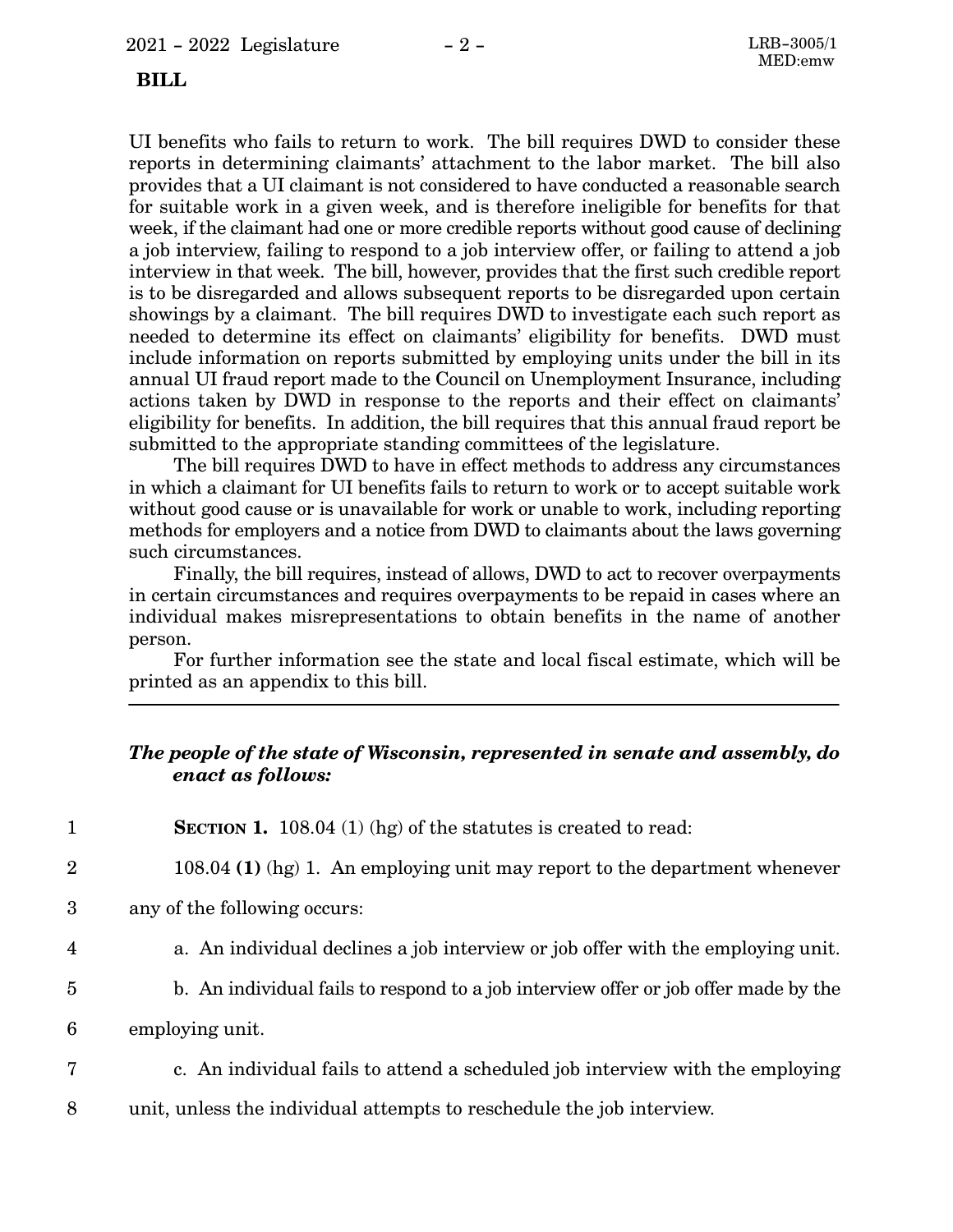$2021 - 2022$  Legislature  $-3 -$ 

d. An employee claiming benefits is unavailable for, or unable to perform, work actually available within a given week as described in par. (a). e. The employing unit recalls an employee who fails to return to work as described in sub. (8) (c). 2. The department shall investigate each report submitted under subd. 1. as needed to determine whether the report affects a claimant's eligibility under sub. (2)  $(hL)$ . **SECTION 2.** 108.04 (2) (ae) of the statutes is renumbered 108.04 (2) (ae) 2. **SECTION 3.** 108.04 (2) (ae) 1. of the statutes is created to read: 108.04 **(2)** (ae) 1. In determining whether a claimant is available for work under par. (a) 1. and has maintained an attachment to the labor market, the department shall consider reports made by employing units under sub. (1) (hg). **SECTION 4.** 108.04 (2) (bm) of the statutes is amended to read: 108.04 **(2)** (bm) A claimant is ineligible to receive benefits for any week for which there is a determination that the claimant failed to comply with the registration for work and work search requirements under par. (a) 2. or 3. or failed to provide verification to the department that the claimant complied with those requirements, unless the department has waived those requirements under par. (b), (bb), or (bd) or s. 108.062 (10m). If the department has paid benefits to a claimant for any such week, the department may shall act to recover the overpayment under s. 108.22. **SECTION 5.** 108.04 (2) (g) 2. of the statutes is amended to read: 108.04 **(2)** (g) 2. If a claimant's security credentials are used in the filing of an initial or continued claim for benefits or any other transaction, the individual using the security credentials is presumed to have been the claimant or the claimant's 1 2 3 4 5 6 7 8 9 10 11 12 13 14 15 16 17 18 19 20 21 22 23 24 25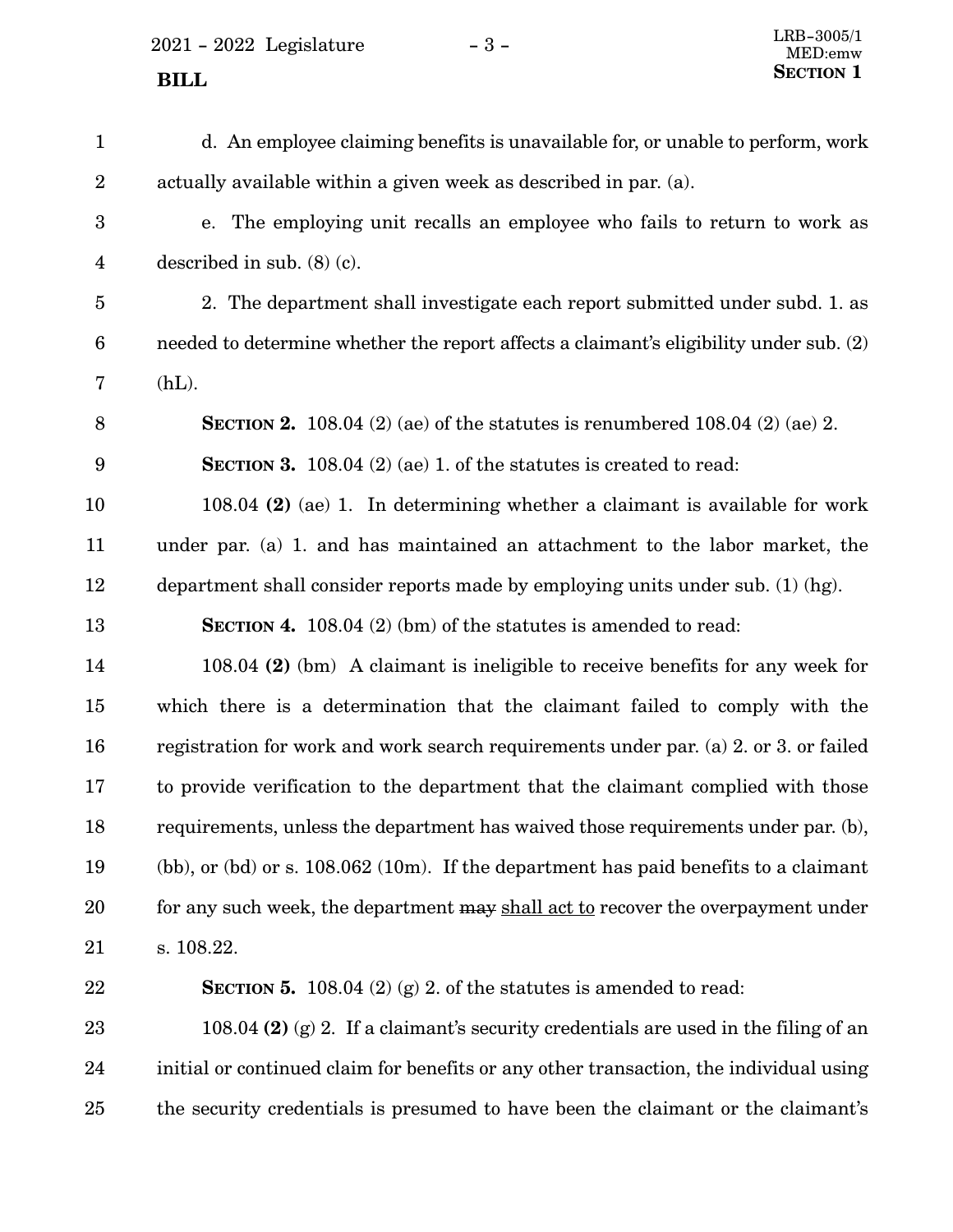$2021 - 2022$  Legislature  $-4 -$ 

authorized agent. This presumption may be rebutted by a preponderance of evidence showing that the claimant who created the security credentials or the claimant's authorized agent was not the person who used the credentials in a given transaction. If a claimant uses an agent to engage in any transaction with the department using the claimant's security credentials, the claimant is responsible for the actions of the agent. If a claimant who created security credentials or the claimant's authorized agent divulges the credentials to another person, or fails to take adequate measures to protect the credentials from being divulged to an unauthorized person, and the department pays benefits to an unauthorized person because of the claimant's action or inaction, the department may recover from the claimant the benefits that were paid to the unauthorized person shall, in the same manner as provided for overpayments to claimants under s. 108.22 or under s. 108.245, act to recover from the claimant the benefits that were paid to the unauthorized person. If a claimant who created security credentials or the claimant's authorized agent divulges the credentials to another person, or fails to take adequate measures to protect the credentials from being divulged to an unauthorized person, the department is not obligated to pursue recovery of, or to reimburse the claimant for, benefits payable to the claimant that were erroneously paid to another person. 1 2 3 4 5 6 7 8 9 10 11 12 13 14 15 16 17 18

19

**SECTION 6.** 108.04 (2) (hL) of the statutes is created to read:

108.04 **(2)** (hL) 1. Subject to subd. 2., if a claimant is subject to the requirement under par. (a) 3. to conduct a reasonable search for suitable work for a given week and the department received one or more credible reports in that week that the claimant declined or failed to respond to a job interview offer or failed to attend a scheduled job interview, the claimant shall not be considered to have conducted a reasonable search for suitable work in that week under par. (a) 3. 20 21 22 23 24 25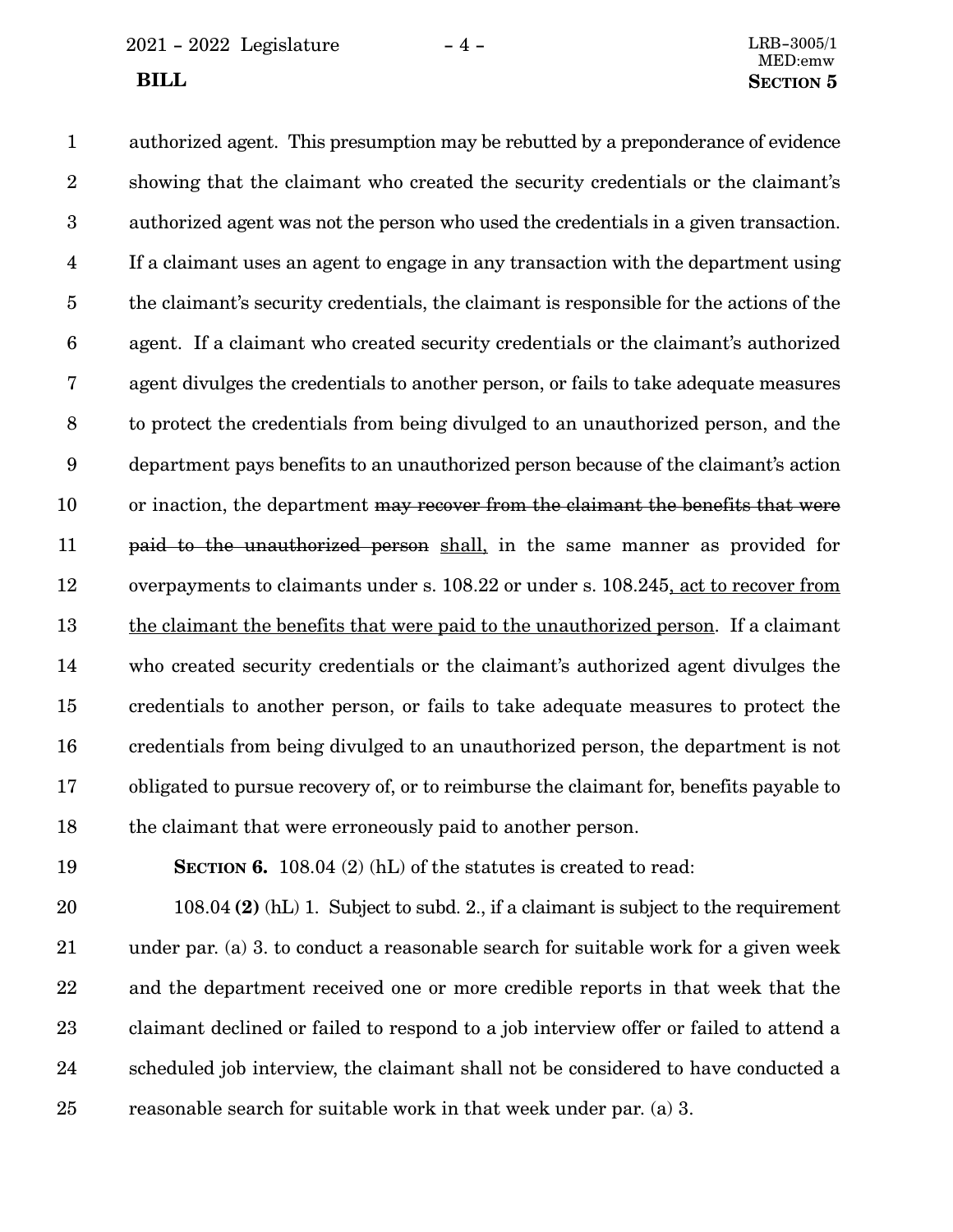2021 - 2022 Legislature $\hspace{1.5mm}$  -  $5$  -

| $\mathbf{1}$     | 2. a. A claimant may demonstrate to the department that a report described                 |
|------------------|--------------------------------------------------------------------------------------------|
| $\boldsymbol{2}$ | in subd. 1. was inaccurate, that an interview was for a job that the claimant was not      |
| $\boldsymbol{3}$ | required to accept under sub. $(8)$ (d) to (em), or that the claimant had other good cause |
| $\overline{4}$   | for the declination or failure reported. If the department so determines, the report       |
| $\overline{5}$   | shall be disregarded for purposes of subd. 1.                                              |
| $6\phantom{1}6$  | b. The first credible report described in subd. 1. received during a claimant's            |
| 7                | benefit year that is not otherwise disregarded under subd. 2. a. shall be disregarded      |
| 8                | for purposes of subd. 1.                                                                   |
| 9                | <b>SECTION 7.</b> 108.04 (11) (cm) of the statutes is amended to read:                     |
| 10               | 108.04 (11) (cm) If any person makes a false statement or representation in                |
| 11               | order to obtain benefits in the name of another person, the benefits received by that      |
| 12               | person constitute a benefit overpayment. Such person may shall, by a determination         |
| 13               | or decision issued under s. 108.095, be required to repay the amount of the benefits       |
| 14               | obtained and be assessed an administrative assessment in an additional amount              |
| 15               | equal to the amount of benefits obtained.                                                  |
| 16               | SECTION 8. 108.04 $(13)$ (c) of the statutes is amended to read:                           |
| 17               | 108.04 (13) (c) If an employer, after notice of a benefit claim, fails to file an          |
| 18               | $objection$ a response to the claim under s. 108.09 (1), any benefits allowable under      |
| 19               | any resulting benefit computation shall, unless the department applies a provision         |
| 20               | of this chapter to disqualify the claimant, be promptly paid. Except as otherwise          |
| $21\,$           | provided in this paragraph, any eligibility question in objection response to the claim    |
| 22               | raised made by the employer after benefit payments to the claimant are commenced           |
| 23               | does not affect benefits paid before the end of the week in which a determination is       |
| 24               | issued as to the eligibility question unless the benefits are erroneously paid without     |
| 25               | fault on the part of the employer. Except as otherwise provided in this paragraph,         |
|                  |                                                                                            |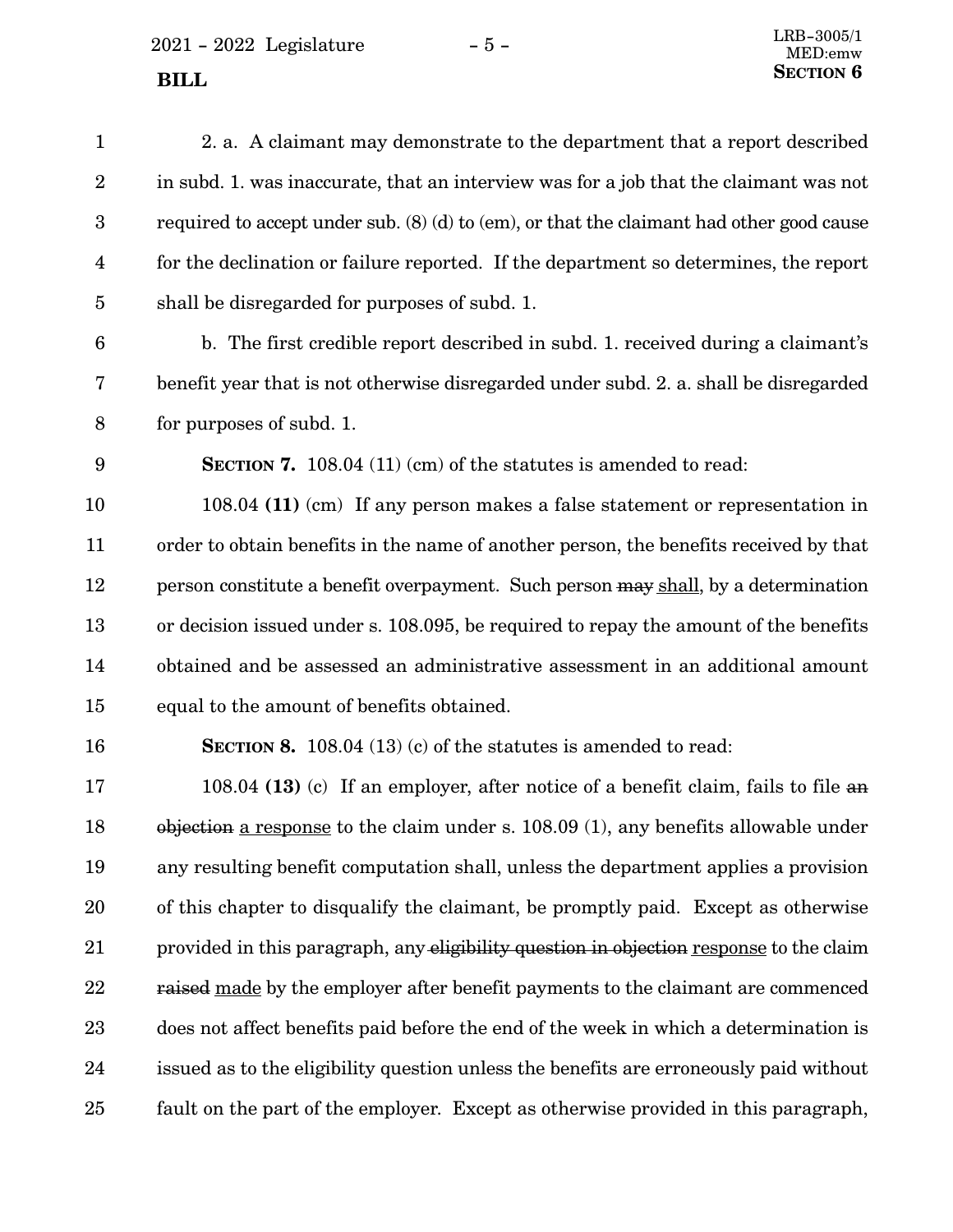2021 - 2022 Legislature - 6 - LRB-3005/1

if an employer fails to provide correct and complete information requested by the department during a fact-finding investigation, but later provides the requested information, benefits paid before the end of the week in which a redetermination is issued regarding the matter or, if no redetermination is issued, before the end of the week in which an appeal tribunal decision is issued regarding the matter, are not affected by the redetermination or decision, unless the benefits are erroneously paid without fault on the part of the employer as provided in par. (f). If benefits are erroneously paid because the employer and the employee are at fault, the department shall charge the employer for the benefits and proceed to create an overpayment under s. 108.22 (8) (a). If benefits are erroneously paid without fault on the part of the employer, regardless of whether the employee is at fault, the department shall charge the benefits as provided in par. (d), unless par. (e) applies, and proceed to create an overpayment under s. 108.22 (8) (a). If benefits are erroneously paid because an employer is at fault and the department recovers the benefits erroneously paid under s. 108.22, the recovery does not affect benefit charges made under this paragraph. 1 2 3 4 5 6 7 8 9 10 11 12 13 14 15 16

17

**SECTION 9.** 108.04 (13) (e) of the statutes is amended to read:

108.04 **(13)** (e) If the department erroneously pays benefits from one employer's account and a 2nd employer is at fault, the department shall credit the benefits paid to the first employer's account and charge the benefits paid to the 2nd employer's account. Filing of a tardy or corrected report or objection response does not affect the 2nd employer's liability for benefits paid before the end of the week in which the department makes a recomputation of the benefits allowable or before the end of the week in which the department issues a determination concerning any eligibility question raised by the report or by the 2nd employer. If the 2nd employer 18 19 20 21 22 23 24 25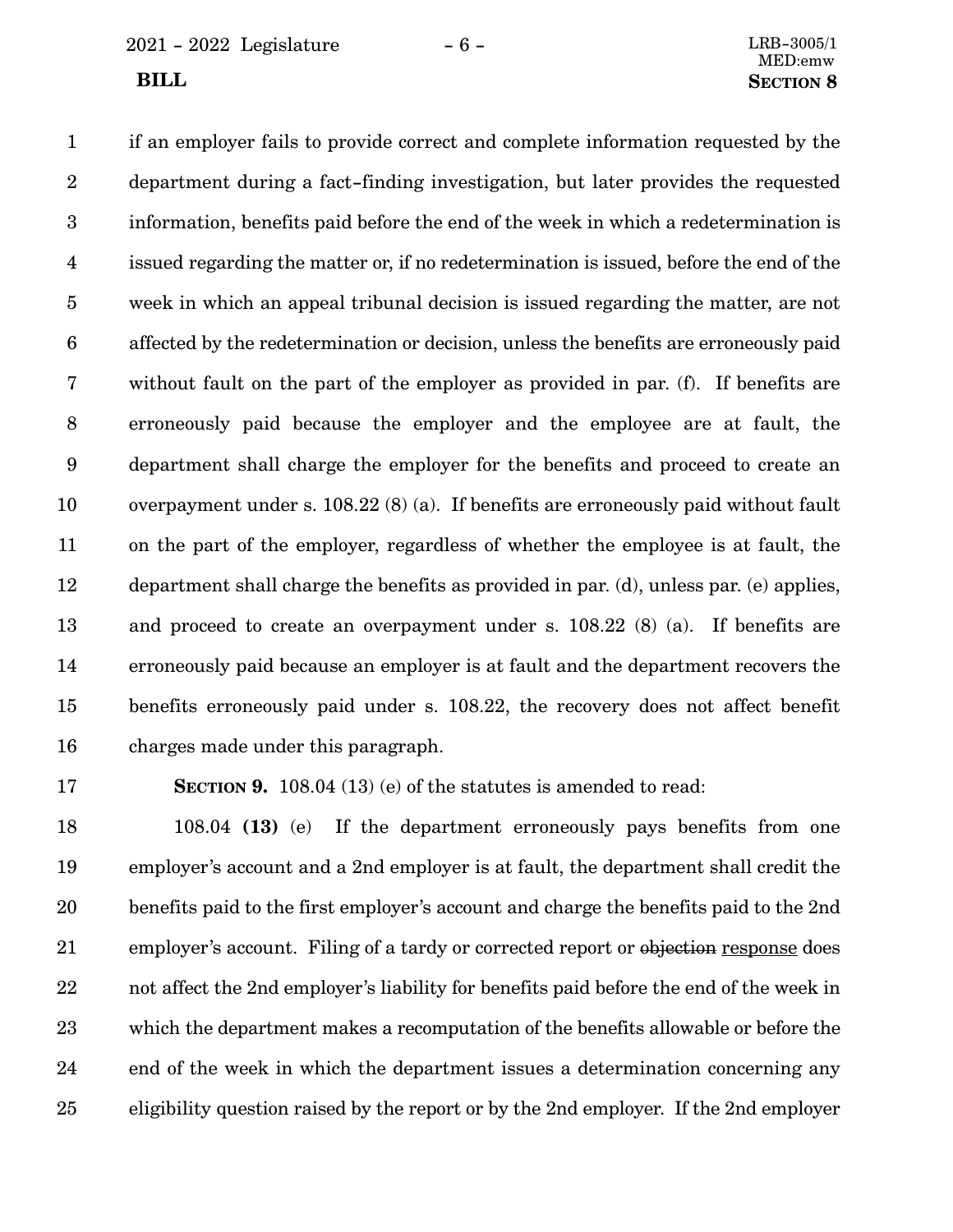$2021 - 2022$  Legislature  $-7 -$ 

fails to provide correct and complete information requested by the department during a fact-finding investigation, but later provides the requested information, the department shall charge to the account of the 2nd employer the cost of benefits paid before the end of the week in which a redetermination is issued regarding the matter or, if no redetermination is issued, before the end of the week in which an appeal tribunal decision is issued regarding the matter, unless the benefits erroneously are paid without fault on the part of the employer as provided in par. (f). If the department recovers the benefits erroneously paid under s. 108.22, the recovery does not affect benefit charges made under this paragraph. 1 2 3 4 5 6 7 8 9

10

**SECTION 10.** 108.04 (13) (f) of the statutes is amended to read:

108.04 **(13)** (f) If benefits are erroneously paid because the employer fails to file a report required by this chapter, the employer fails to provide correct and complete information on the report, the employer fails to object respond to the benefit claim under s. 108.09 (1), the employer fails to provide correct and complete information requested by the department during a fact-finding investigation, unless an appeal tribunal, the commission, or a court of competent jurisdiction finds that the employer had good cause for the failure to provide the information, or the employer aids and abets the claimant in an act of concealment as provided in sub. (11), the employer is at fault. If benefits are erroneously paid because an employee commits an act of concealment as provided in sub. (11) or fails to provide correct and complete information to the department, the employee is at fault. 11 12 13 14 15 16 17 18 19 20 21

#### 22

**SECTION 11.** 108.09 (1) of the statutes is amended to read:

108.09 **(1)** FILING. Claims for benefits shall be filed pursuant to department rules. Each employer that is notified of a benefit claim shall promptly inform provide a full and prompt response to the department in writing as to any eligibility question 23 24 25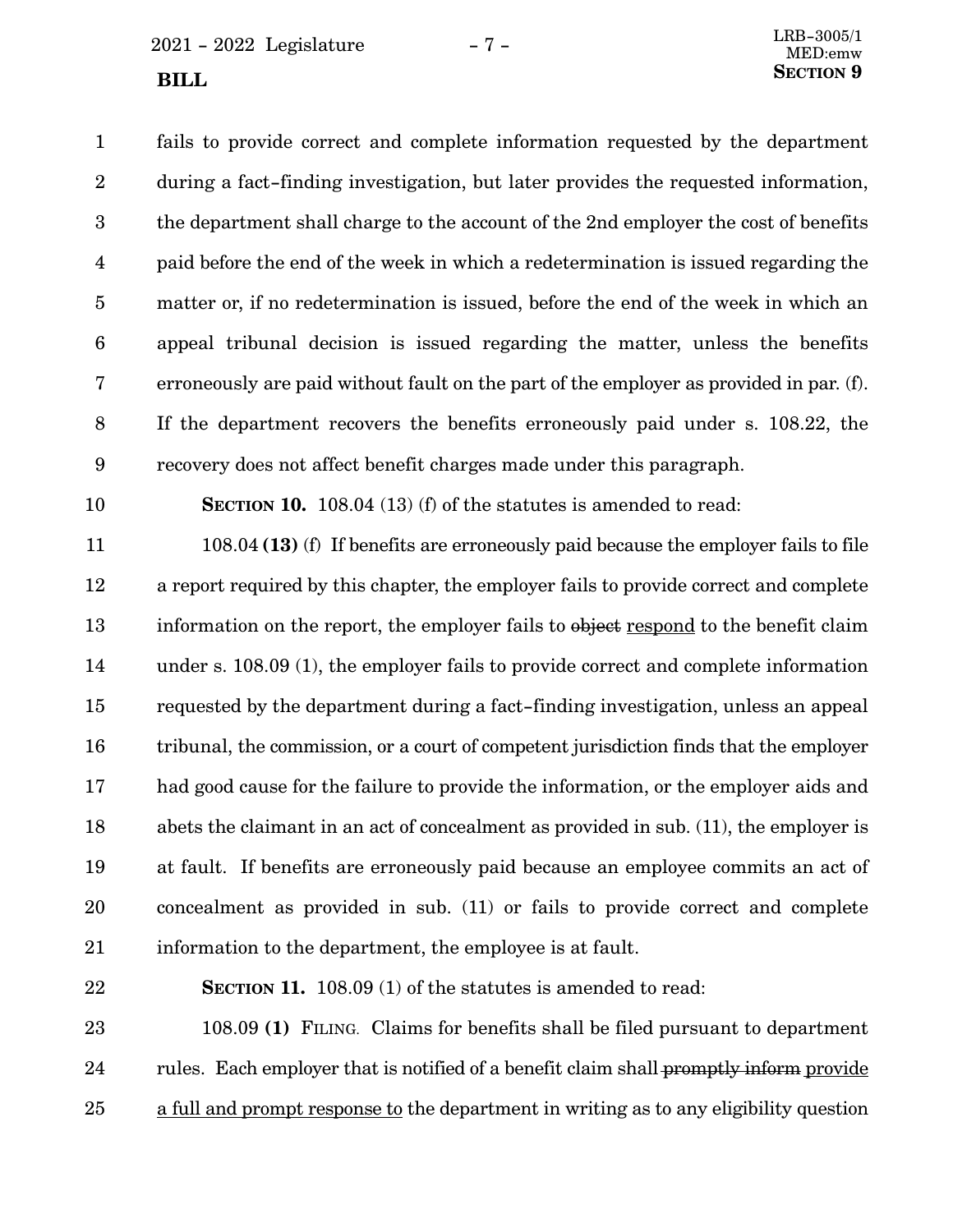2021 - 2022 Legislature -  $8$  -  $\,$ 

| $\mathbf{1}$            | in objection to such claim together with the reasons for the objection that may be at        |
|-------------------------|----------------------------------------------------------------------------------------------|
| $\overline{2}$          | issue with respect to the claim, regardless of any objection to the claim on the part        |
| 3                       | of the employer. The department may also obtain information from the employee                |
| $\overline{\mathbf{4}}$ | concerning the employee's eligibility, employment or wages.                                  |
| $\overline{5}$          | SECTION 12. 108.14 $(19)$ of the statutes is renumbered 108.14 $(19)$ (intro.) and           |
| $\boldsymbol{6}$        | amended to read:                                                                             |
| 7                       | 108.14 (19) (intro.) No later than March 15 annually, the department shall                   |
| $8\,$                   | prepare and furnish to the council on unemployment insurance and to the chief clerk          |
| $9\phantom{.0}$         | of each house of the legislature, for distribution to the appropriate standing               |
| 10                      | committees under s. $13.172$ (3), a report summarizing the department's activities           |
| 11                      | related to detection and prosecution of unemployment insurance fraud in the                  |
| 12                      | preceding year. The department shall include all of the following in the report              |
| 13                      | information:                                                                                 |
| 14                      | (a) Information about audits conducted by the department under sub. $(20)$ ,                 |
| 15                      | including the number and results of audits performed, in the previous year.                  |
| 16                      | <b>SECTION 13.</b> 108.14 (19) (b) of the statutes is created to read:                       |
| 17                      | 108.14 (19) (b) Information on reports submitted by employing units under s.                 |
| 18                      | $108.04$ (1) (hg) 1, including actions taken by the department in response to the            |
| 19                      | reports as required under s. $108.04$ (1) (hg) 2. and their effect on claimants' eligibility |
| 20                      | for benefits under s. $108.04$ (2) (ae) 1. and (hL).                                         |
| 21                      | <b>SECTION 14.</b> 108.14 (21) of the statutes is amended to read:                           |
| 22                      | 108.14 (21) The department shall maintain a portal on the Internet that allows               |
| 23                      | employers employing units to log in and file with the department complaints related          |
| 24                      | to the administration of this chapter and reports under s. 108.04 (1) (hg).                  |
| 25                      | <b>SECTION 15.</b> 108.14 (28) of the statutes is created to read:                           |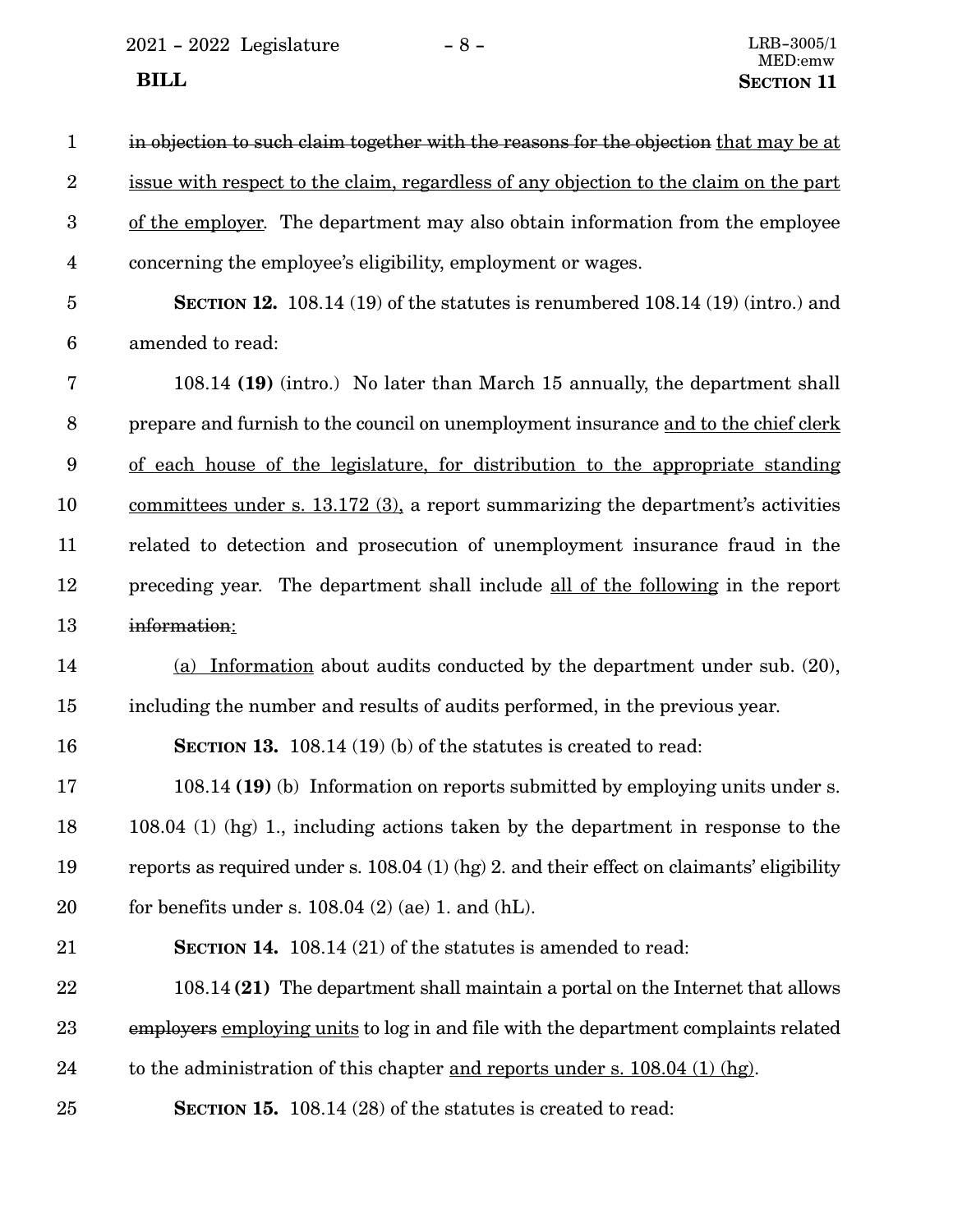$2021 - 2022$  Legislature  $-9 -$ **SECTION** 15

108.14 **(28)** The department shall have in effect methods to address circumstances in which an employee fails to return to work or to accept suitable work without good cause as described in s. 108.04 (8) or in which the employee is unavailable for work or unable to perform work under s. 108.04 (1) (a). The methods shall include all of the following: 1 2 3 4 5

(a) Reporting methods, including a telephone line, an electronic mail address, and an online portal, for an employing unit to notify the department when an employee refuses an offer of work. 6 7 8

(b) A plain-language notice provided to employees by the department when applying for benefits about the application of s. 108.04 (8) (a) to (c), including what constitutes suitable work under s. 108.04 (8) (d) and (dm), and an employee's right to fail to accept suitable work for good cause under s. 108.04 (8) (em); about the application of s. 108.04 (1) (a); and including information on contesting the denial of a claim that has been denied due to a report by an employing unit that an employee failed to return to work, failed to accept suitable work, or was unavailable for work or unable to perform work. 9 10 11 12 13 14 15 16

17

**SECTION 16.** 108.22 (8) (a) of the statutes is amended to read:

108.22 **(8)** (a) If benefits are erroneously paid to an individual, the individual's liability to reimburse the fund for the overpayment may shall be set forth in a determination or decision issued under s. 108.09. Any determination which that establishes or increases an overpayment shall include a finding concerning whether waiver of benefit recovery is required under par. (c). If any decision of an appeal tribunal, the commission or any court establishes or increases an overpayment and the decision does not include a finding concerning whether waiver of benefit recovery 18 19 20 21 22 23 24